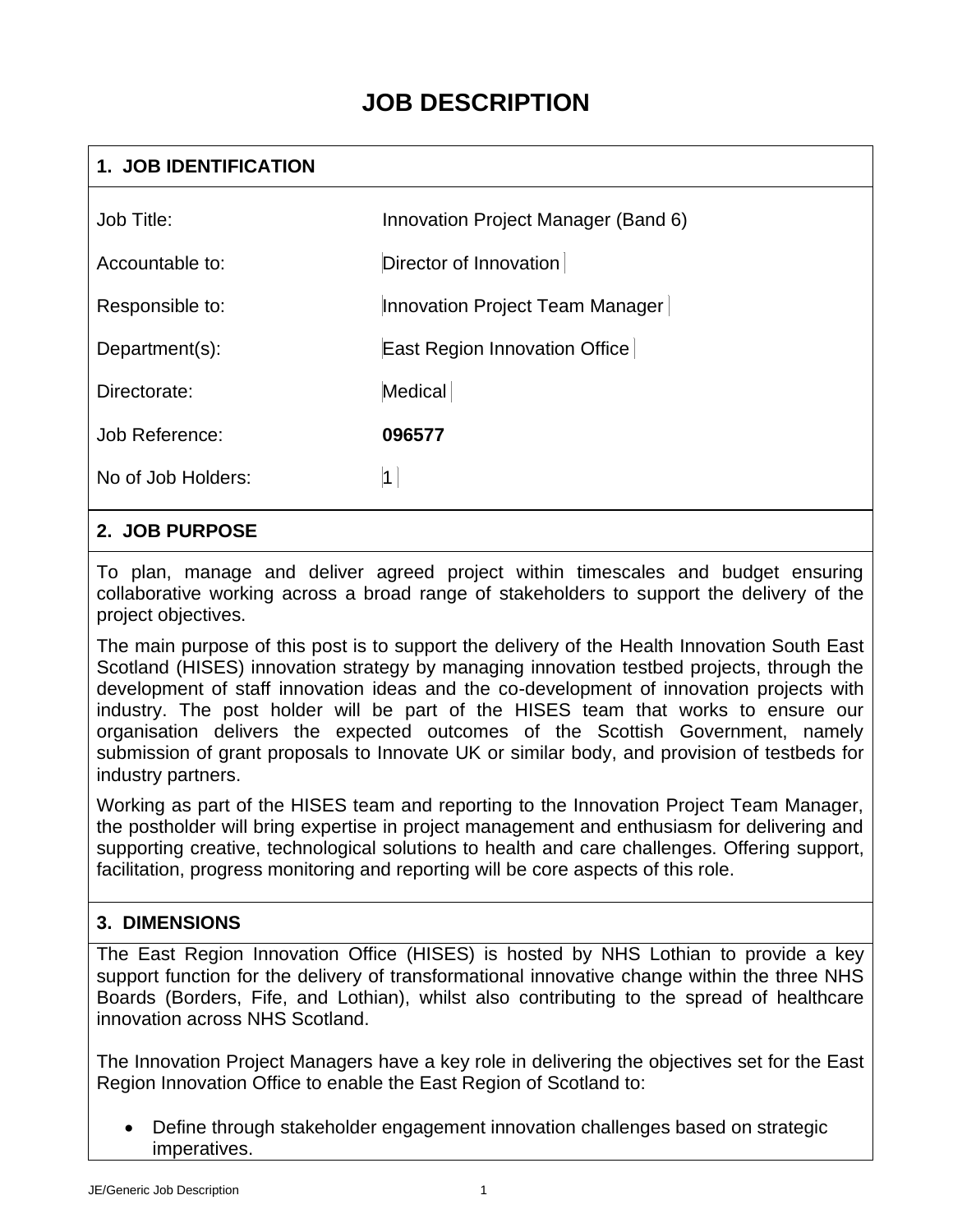- Form innovation collaborations with industry, academic and other stakeholder partners to solve these challenges.
- Complete applications for innovation funding.
- Support staff with innovative ideas in the potential development of these into potential innovative solutions.
- Link with finance colleagues in setting out the financial case for adopting innovative solutions.
- Record and log all innovation collaborations in a database and sharing this information with national colleagues.
- Monitor the progress of active innovation collaborations, with regular reporting on this made to the East Region Innovation Oversight Committee and Network Group.
- Ensure the HISES website is continually refreshed with updated information on innovation activities and projects.
- Provide support to the three NHS Board Innovation champions and the Innovation Director.

The post holder is employed within NHS Lothian and there will be a requirement to work flexibly across the East Region.

# **4. ORGANISATIONAL POSITION**



# **5. ROLE OF DEPARTMENT**

Health Innovation South East Scotland (HISES) is an Innovation Test Bed set up by the Scottish Government Chief Scientists' Office which forms part of national network created to deliver the Government's vision to utilise the innovation process to deliver a healthier and wealthier nation for the future. [https://hises.edinburghbioquarter.com/about-us/](http://#)

Formed through a collaboration of three NHS Boards— Borders, Fife and Lothian, with the latter taking on the role of lead host Board, HISES has a pivotal role in delivering innovative solutions to health and social care challenges, both regionally and nationally.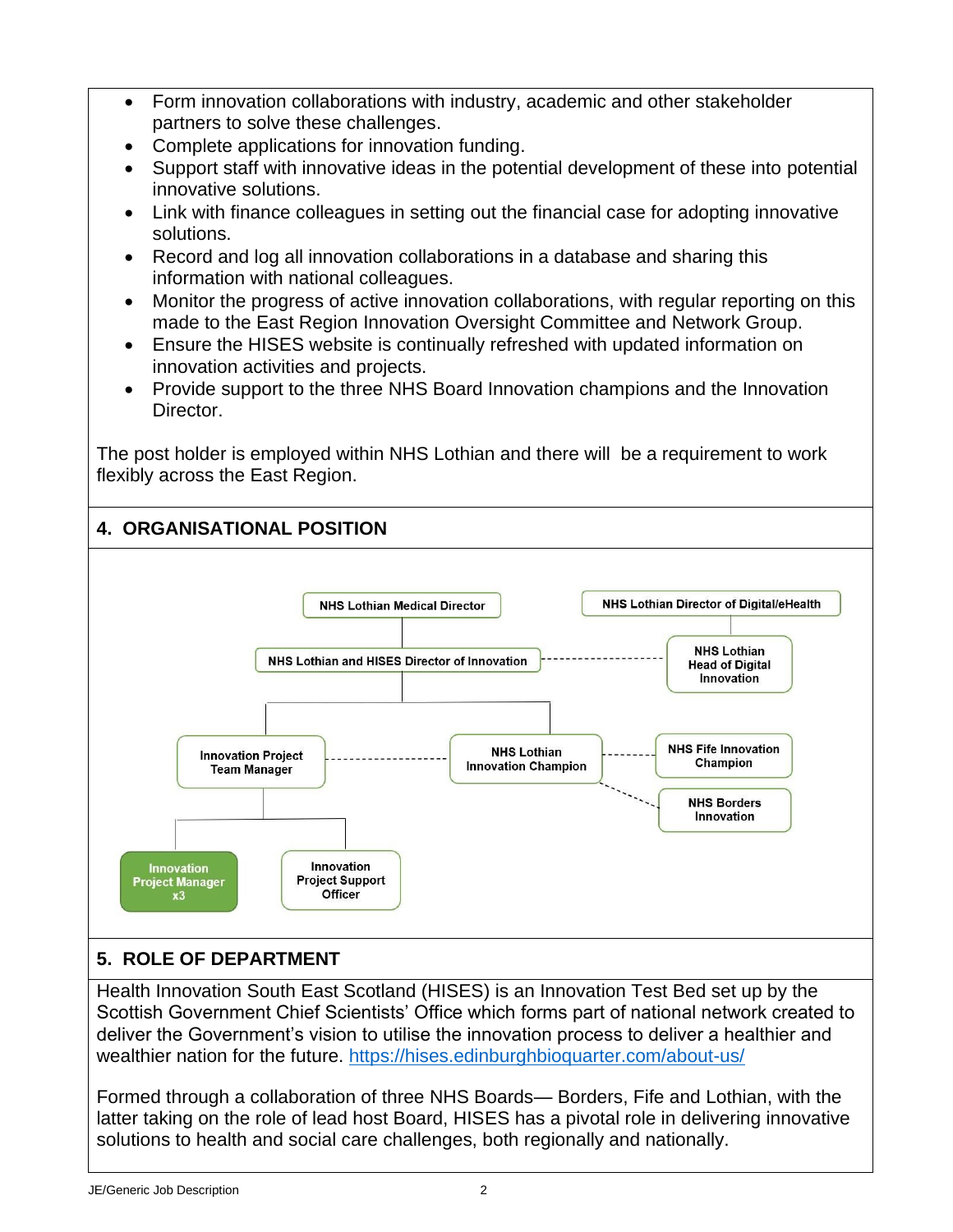At the core of our approach to innovation is collaboration with our staff, academia, industry partners and the third sector. We work together to identify problems faced by patients, staff and citizens in receiving and delivering high quality, effective and efficient health and care services — whilst also maximizing opportunities for individuals to better self-manage existing conditions as well as preventing their occurrence.

### **Mission**

*Our mission is to support and enable the future delivery of health and care services that are more effective, more efficient, of a higher quality (including more equitable access) and sustainable/affordable within available resources.*

From having developed, tested and then evaluated new innovative solutions within the South East Region health and care services in collaboration with our stakeholders, including our staff, – we are confident that these will then have the potential for spread not just nationally but also globally.

#### **Innovation Project Management**

Many innovation projects are complex and require collaborative working between diverse stakeholders. In addition, a range of risks are anticipated that may compromise successful completion. Pro-active management of projects using clear project plans, risk management strategies, and a milestone driven approach are known to increase the chances of successful completion. The HISES team will provide a pro-active management approach for all adopted projects, which will include active management of risk, and agreed stage-gating between partners.

#### **HISES Infrastructure**

In 2019, The HISES Office was set up at Waverley Gate in Edinburgh and is hosted by NHS Lothian. This is led by the Director of Innovation and with oversight provided by the NHS Lothian Innovation Champion. The core project management support team is led and managed by the Innovation Project Team Manager.

The HISES team, work across the South East Scotland Innovation Network and in addition to supporting innovation projects, they are continually involved in developing further the networks of innovative solution providers, and at identifying potential sources of external funding through which to form innovation collaborations. The HISES core project support team work closely with colleagues across NHS Borders and NHS Fife who are also building up their local capacity to support and run innovation projects.

# **6. KEY RESULT AREAS**

#### **Project management**

- 1. Supporting stakeholder engagement to helping to define future innovation challenges and from that then supporting the forming of innovation collaborations, which may include helping with the completion of funding applications.
- 2. Responsible for the management of projects that have been assigned to the postholder from the overall portfolio of projects being managed through the East Region Innovation Office including development of business case and project initiation documentation as required.
- 3. To develop and maintain comprehensive project plans, including risk assessment of each phase, specifying the project goal structure, resource requirements and costs for delivery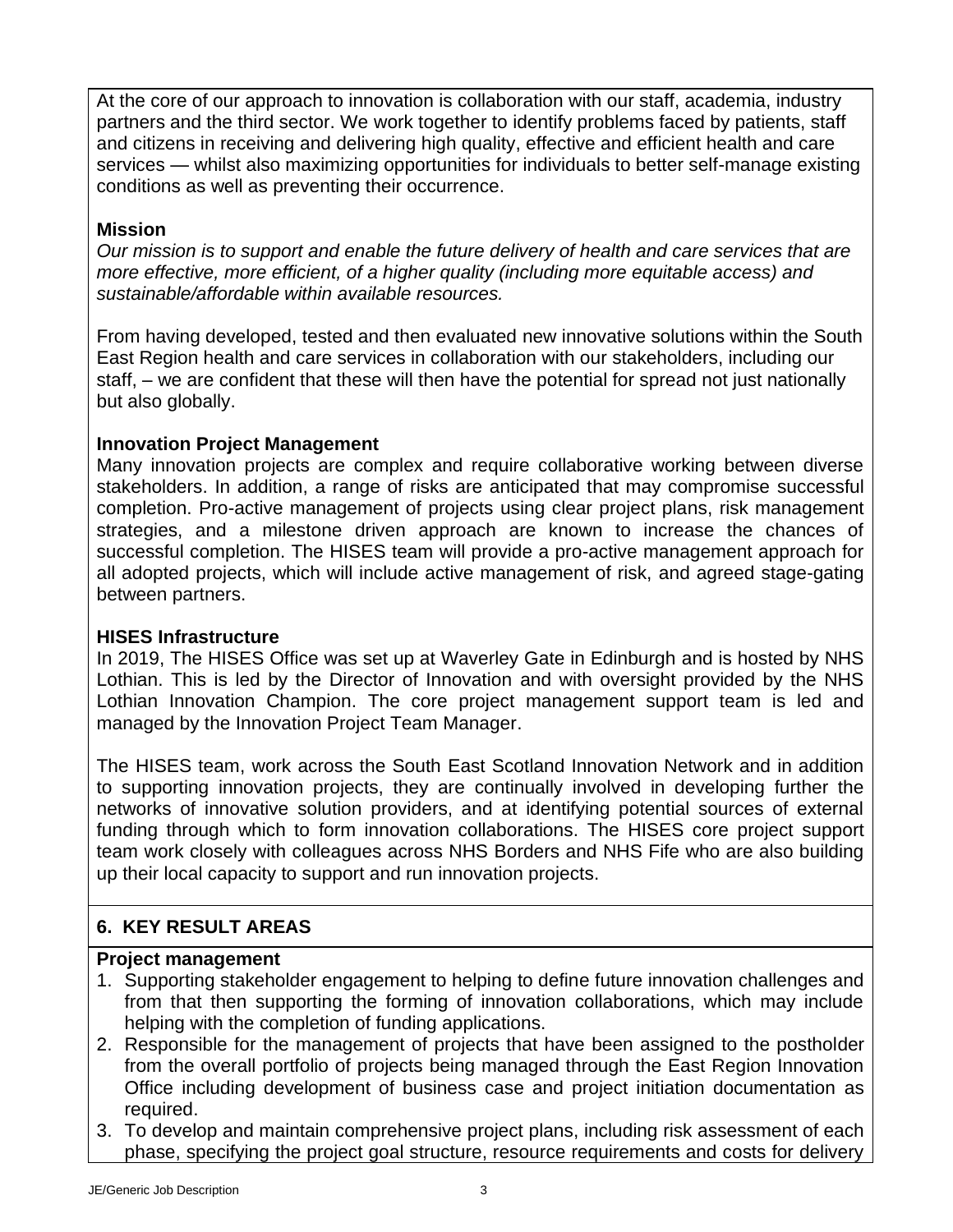involving all key stakeholders to ensure delivery of projected efficiencies.

- 4. Review on an ongoing basis progress of the projects, identifying where there is risk that project objectives or timescales will not be met, taking remedial action to bring projects back on track as required and that benefits are realised.
- 5. Ensuring the application of all policies, procedures and protocols relating to the projects ensuring implementation within the project team and by stakeholders.
- 6. Ensuring maintenance of project information systems and logs which will be used to monitor and regularly report progress to the Project Board / Steering Group.
- 7. Participate in audits and surveys relating to the project and undertake research as necessary.
- 8. To make recommendations on the exit strategy for assigned projects ensuring the benefits of the projects continue to be realised and the projects are mainstreamed as appropriate, linking with finance colleagues to support making the case for this.
- 9. Support staff in coming forward with innovative ideas.
- 10.Input information and updates into the Innovation website.
- 11.Support as required the three Board Innovation Champions, HISES Project Team Manager and the NHS Lothian Director of Innovation.

#### **Financial management**

- 1. Responsible for managing and monitoring the use of the projects budget ensuring that the projects financial objectives remain on course and that progress is measured and reported on.
- 2. Ensure that the financial performance of the projects is aligned to the work streams objectives.

#### **People management**

1. Day to day oversight of the project support officer including allocating project tasks and ensuring that quality of work produced meets the required levels of quality and / or responsible for the development and delivery of sharing learning in the process of innovation to key stakeholders across the organisation.

### **Communications**

- 1. To develop, agree and implement a rigorous communications strategy for the projects, reaching all stakeholders within NHS Lothian and where appropriate further to key individuals and groups across NHS Scotland and beyond ensuring projects aims, objectives and benefits are cascaded.
- 2. Ensure there is a high level of awareness and ownership of the projects, that vital information is shared, and that key learning points and good practice are disseminated effectively.
- 3. Working in partnership with programme and finance leads to provide robust monthly monitoring and quarterly forecasts on delivery to relevant programme boards/steering groups.
- 4. To support NHS Lothian's values of quality, teamwork, care and compassion, dignity and respect, and openness, honesty, and responsibility through the application of appropriate behaviours and attitudes.

# **7a. EQUIPMENT AND MACHINERY**

The following are examples of equipment which will be used when undertaking the role: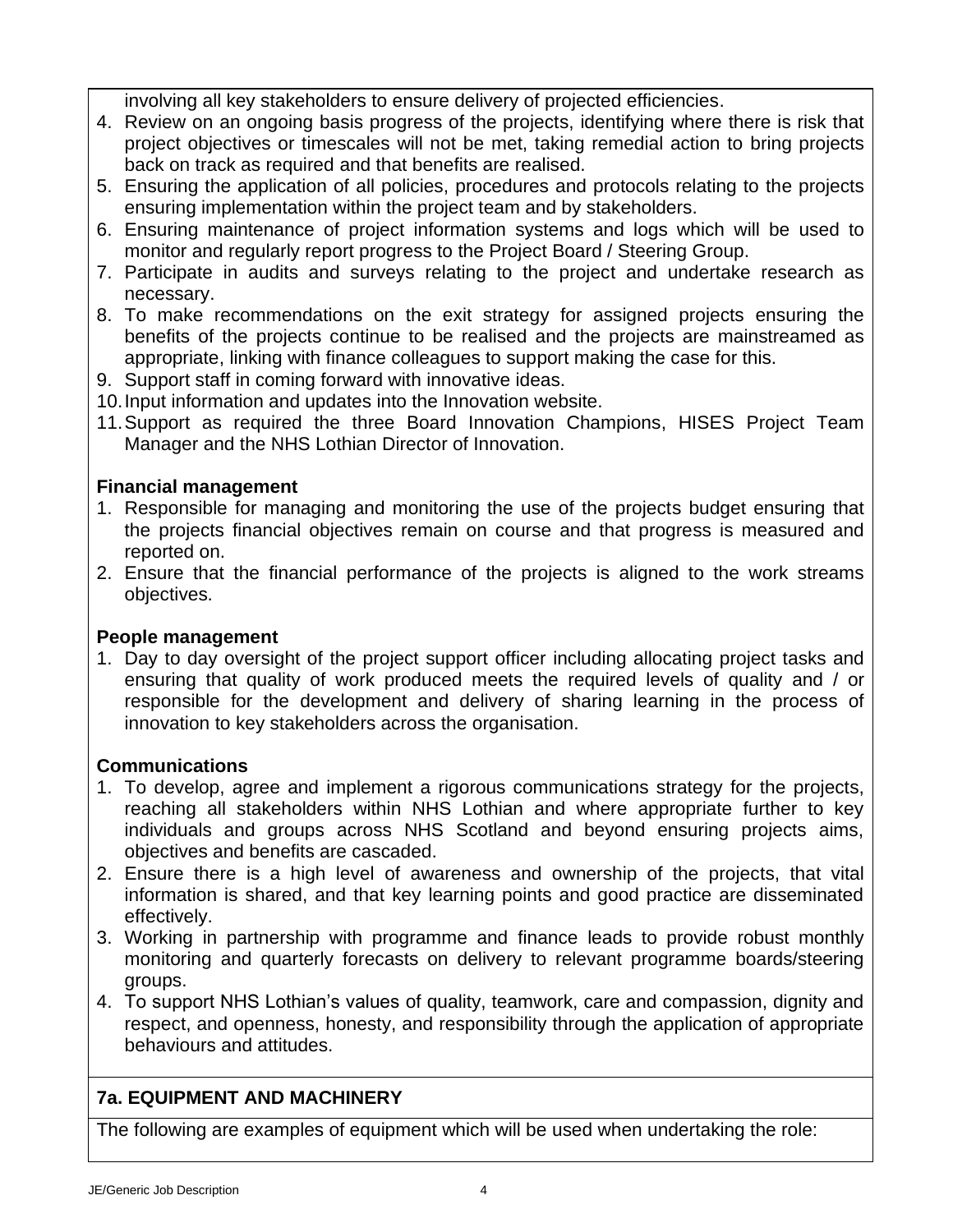- Personal Computer for audio/visual presentations during meetings
- Laptop and projector– for audio/visual presentations during meetings
- Telephone

**Note:** New equipment may be introduced as the organisation and technology develops, however training will be provided. Correct equipment will be provided to allow home working.

# **7b. SYSTEMS**

The following are examples of systems which will be used when undertaking the role:

The post holder will be required to use the following systems in the course of their work for developing and monitoring project plans, producing reports and analysis project information:

- Regular use of the Internet, Intranet, Outlook email system and Microsoft Office software – Word, Excel, Access, Publisher, Powerpoint – to support programme management/development work and project monitoring/reporting
- Project and Performance Management systems to support planning
- Established database systems, e.g., contact/mailing database, etc
- Intranet/Internet for accessing information sources to support project implementation

**Note:** New systems may be introduced as the organisation and technology develops, however training will be provided.

# **8. ASSIGNMENT AND REVIEW OF WORK**

The post holder is accountable to the work stream operational lead with whom objectives will be agreed and performance reviewed.

Overall direction will be provided through the Project Board/Steering group however the post holder will be expected to work autonomously, be self directed, with freedom to make judgments within the parameters of their role.

Work is reviewed annually through the Personal Development Planning & Review system.

# **9. DECISIONS AND JUDGEMENTS**

The postholder will be expected to develop the project plans for assigned projects setting achievable and sustainable objectives over a determined time frame that will allow the delivery of these projects to the expected standard. The postholder will be expected to make informed, autonomous decisions and judgements in relation to the projects recognising any issues that may have the potential to have an adverse impact on the timeline of the projects and devise and implement steps to eliminate these.

Making decisions relating to the appropriate use of assigned project budgets for which the post holder has been allocated responsibility for this by the Project Team Manager to ensure projects progress to agreed timescales.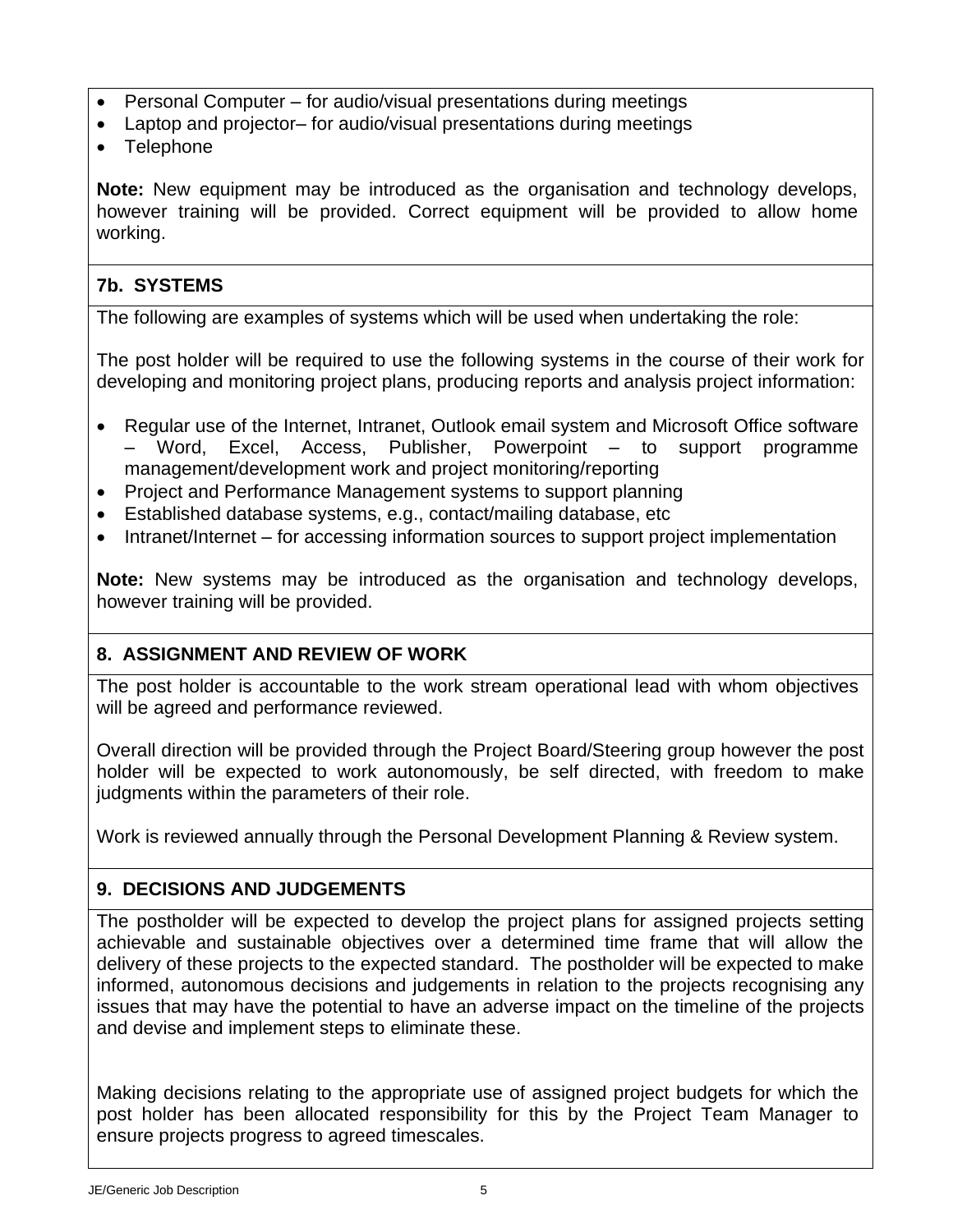# **10. MOST CHALLENGING/DIFFICULT PARTS OF THE JOB**

Working with a wide range of individuals and different professional groups, often with competing and conflicting priorities, to deliver realistic and practical plans.

To be able to prioritise and manage workload effectively in the face of competing demands on time and capacity.

High level of attention to detail and accuracy is required in analysis and reporting, sometimes from multiple sources.

Overcoming barriers to co-operation and understanding through application of highly developed motivational and persuasive skills.

### **11. COMMUNICATIONS AND RELATIONSHIPS**

The post holder will be expected to communicate with a wide range of stakeholders to the project, including the most senior personnel, both internally and externally. To undertake the role will require developed communication skills to enable key messages of the project to be cascaded effectively to stakeholders. Skills of persuasion, negotiation, tact and diplomacy will be required when communicating on behalf of the team. Communications relating to the project may be complex, sensitive and emotive and may be made in verbal, written or electronic format.

The postholder will be expected to demonstrate sensitivity and awareness of "politically" sensitive issues and the need to adjust styles and behaviours to accommodate different situations and cultures.

#### **Internal:**

Linking with patients and staff of varying levels of seniority from across all areas of NHS Lothian and the four Health and Social Care Partnerships.

#### **External:**

Linking with patients and staff of varying levels of seniority from across all areas of NHS Borders and NHS Fife and their respective Health and Social Care Partnerships.

Linking with a range of external partners including the public, Scottish Government, industry, academia, the third sector, Scottish Enterprise, and funding bodies.

Post holder may be required to communicate / present through formal presentation to the wider public and patients.

### **12. PHYSICAL, MENTAL, EMOTIONAL AND ENVIRONMENTAL DEMANDS OF THE JOB**

#### **Physical:**

Standard keyboard skills for producing reports and project plans. Requirement to travel between sites to attend project meetings.